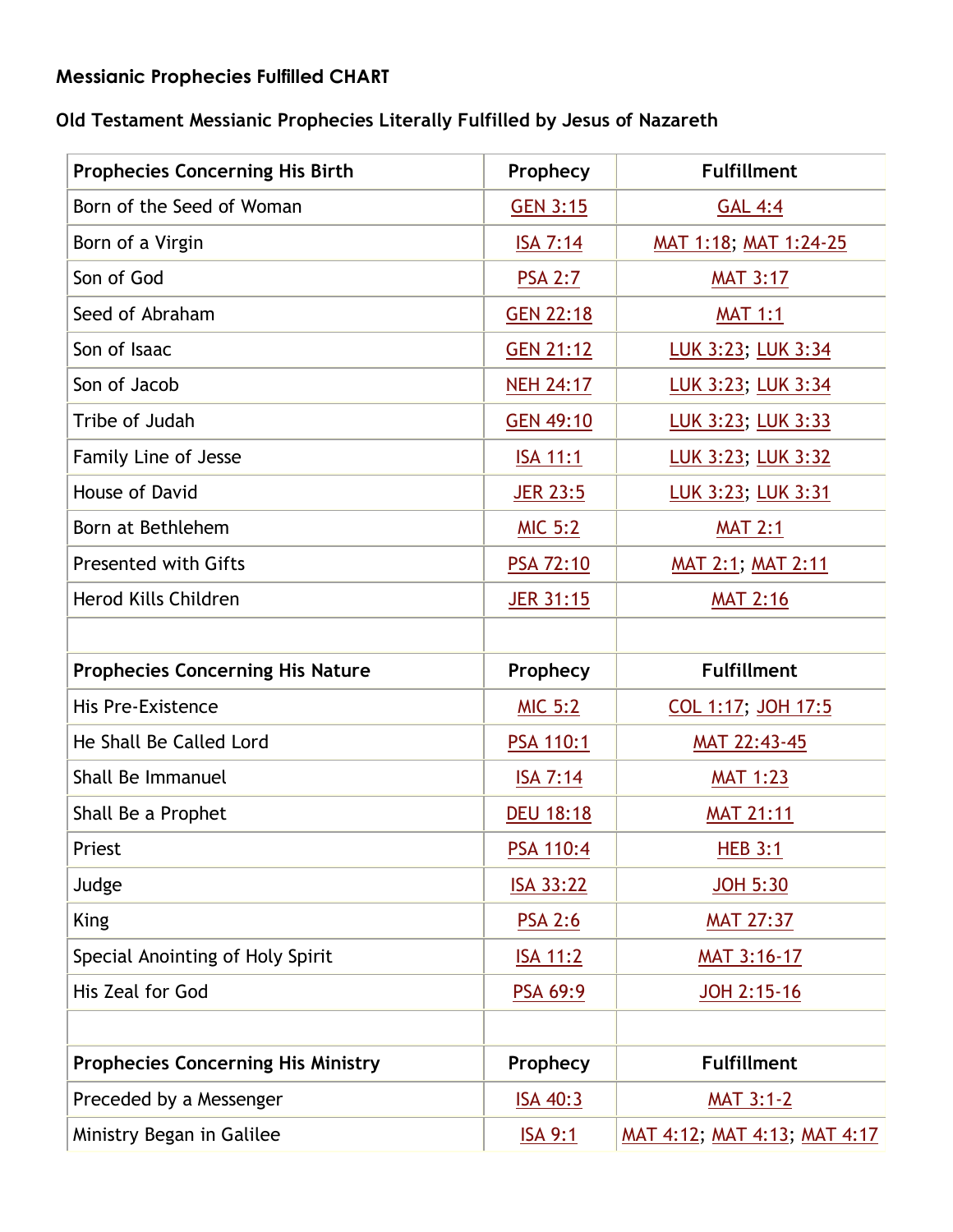| Ministry of Miracles                          | ISA 35:5-6       | <b>MAT 9:35</b>    |
|-----------------------------------------------|------------------|--------------------|
| <b>Teacher of Parables</b>                    | <b>PSA 78:2</b>  | <b>MAT 13:34</b>   |
| He Was to Enter the Temple                    | <b>MAL 3:1</b>   | <b>MAT 21:12</b>   |
| He Was to Enter Jerusalem on a Donkey         | <b>ZEC 9:9</b>   | LUK 19:35-37       |
| Stone of Stumbling to Jews                    | PSA 118:22       | 1PE 2:7            |
| Light to Gentiles                             | ISA 60:3         | ACT 13:47-48       |
|                                               |                  |                    |
| Prophecies Concerning Events After His Burial | Prophecy         | <b>Fulfillment</b> |
| Resurrection                                  | PSA 16:10        | <b>ACT 2:31</b>    |
| Ascension                                     | PSA 68:18        | <b>ACT 1:9</b>     |
| Session                                       | PSA 110:1        | <b>HEB 1:3</b>     |
|                                               |                  |                    |
| Prophecies Fulfilled in One Day               | Prophecy         | <b>Fulfillment</b> |
| Betrayed by a Friend                          | <b>PSA 41:9</b>  | <b>MAT 10:4</b>    |
| Sold For 30 Pieces of Silver                  | <b>ZEC 11:12</b> | <b>MAT 26:15</b>   |
| Money to Be Thrown into God's House           | <b>ZEC 11:13</b> | <b>MAT 27:5</b>    |
| Price Given for Potter's Field                | <b>ZEC 11:13</b> | <b>MAT 27:7</b>    |
| Forsaken by His Disciples                     | <b>ZEC 13:7</b>  | <b>MAR 14:50</b>   |
| <b>Accused By False Witnesses</b>             | PSA 35:11        | MAT 26:59-60       |
| <b>Silent Before Accusers</b>                 | <b>ISA 53:7</b>  | <b>MAT 27:12</b>   |
| <b>Wounded and Bruised</b>                    | <b>ISA 53:5</b>  | <b>MAT 27:26</b>   |
| Smitten and Spit Upon                         | <b>ISA 50:6</b>  | <b>MAT 26:67</b>   |
| Mocked                                        | PSA 22:7-8       | <b>MAT 27:29</b>   |
| <b>Fell Under the Cross</b>                   | PSA 109:24-25    | <b>JOH 19:17</b>   |
| Hands and Feet Pierced                        | PSA 22:16        | <b>LUK 23:33</b>   |
| <b>Crucified with Thieves</b>                 | <b>ISA 53:12</b> | <b>MAT 27:38</b>   |
|                                               |                  |                    |
| Prophecies Fulfilled in One Day (Continued)   | Prophecy         | <b>Fulfillment</b> |
| <b>Crucified with Thieves</b>                 | ISA 53:12        | <b>MAT 27:38</b>   |
| Made Intercession for His Persecutors         | <b>ISA 53:12</b> | <b>LUK 23:34</b>   |
| Rejected By His Own Countrymen                | <b>ISA 53:3</b>  | JOH 7:5; JOH 7:48  |